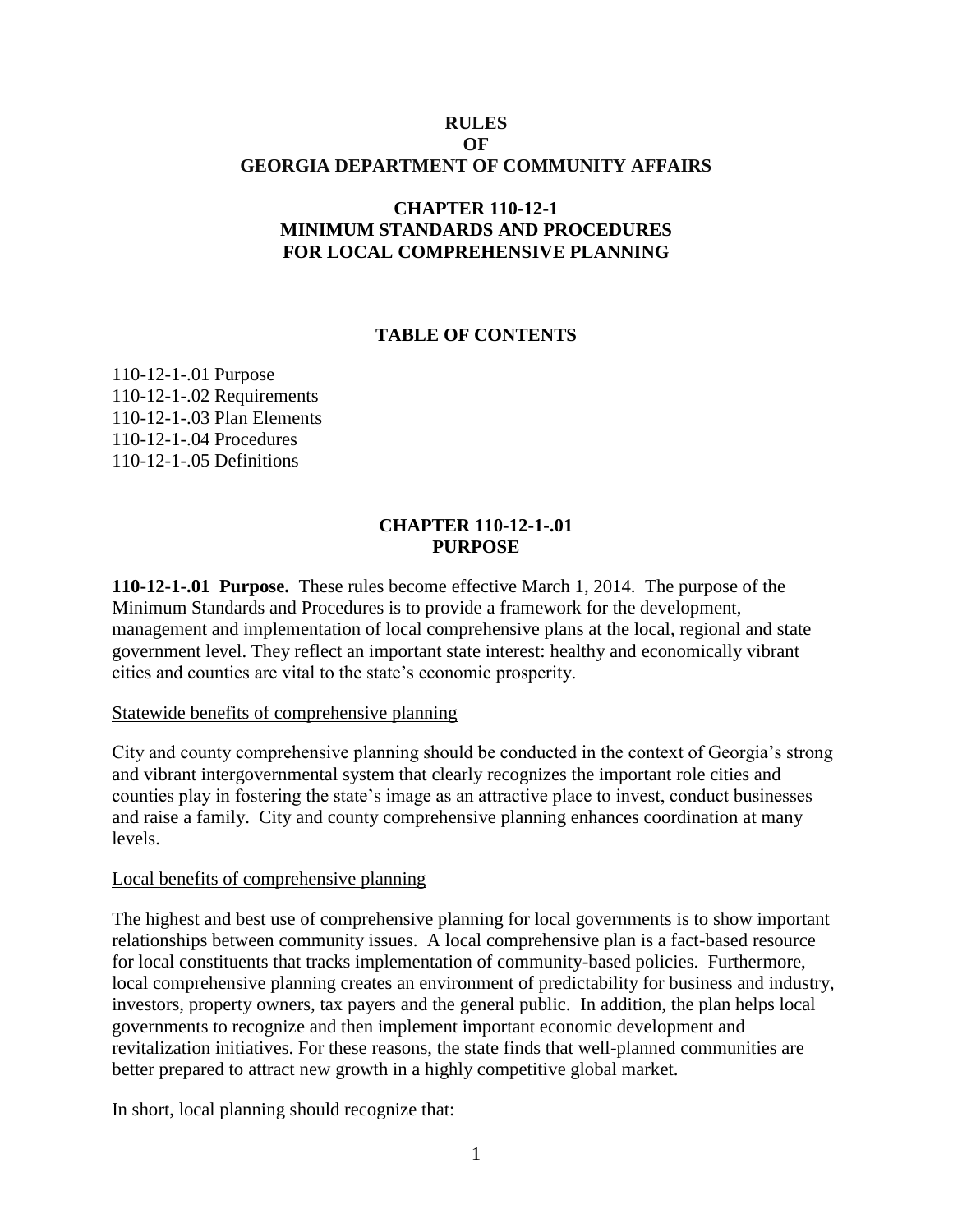- Assets can be **accentuated** and **improved**;
- Liabilities can be **mitigated** and **changed** over time; and
- Potential can be **sought after** and **developed**.

These minimum standards and procedures for city and county comprehensive planning reflect the principles of partnership and the unique needs, conditions and aspirations of each city and county.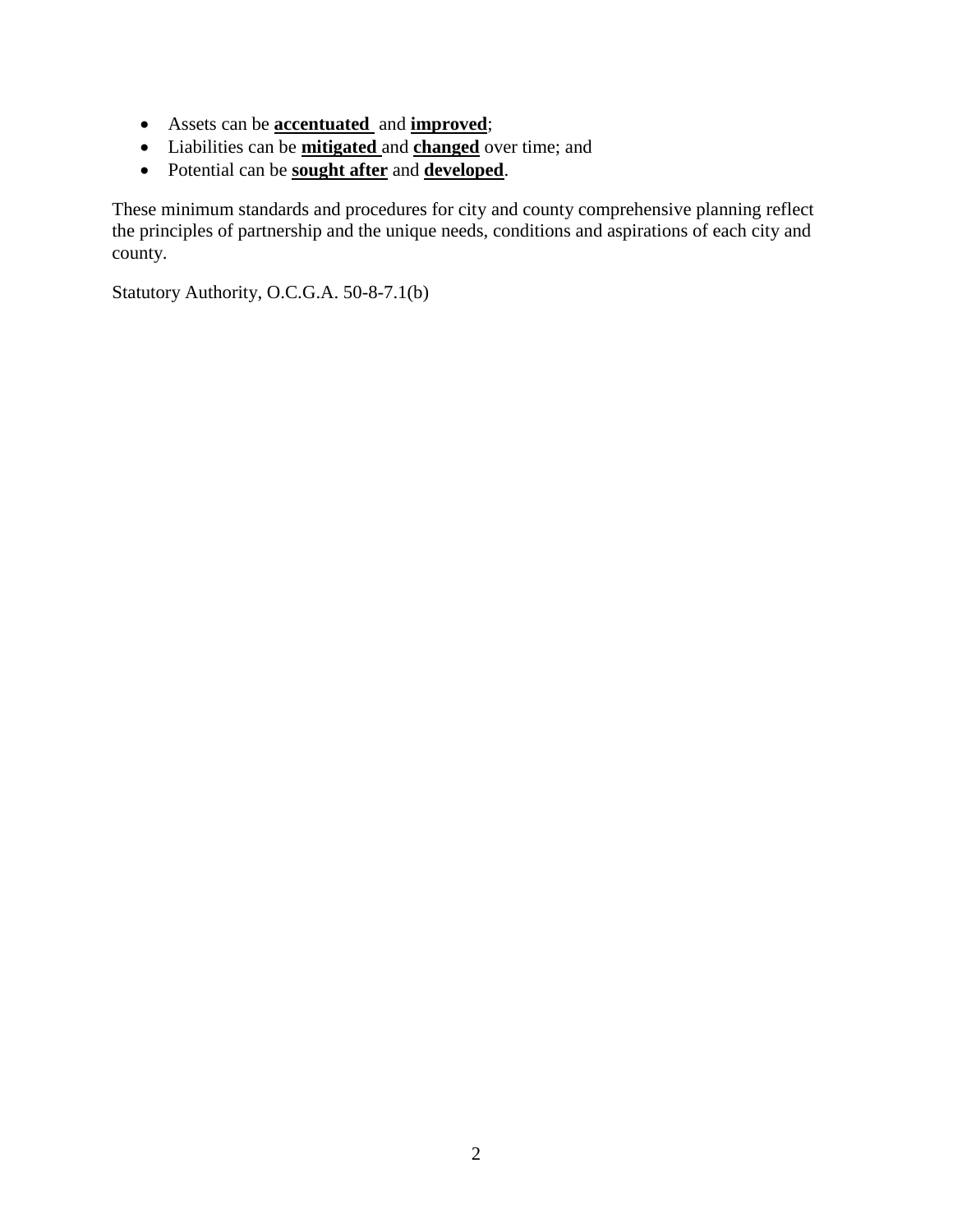## **CHAPTER 110-12-1-.02 REQUIREMENTS**

**110-12-1-.02 Requirements.** O.C.G.A. 50-8-1 et seq gives the Department authority to establish standards and procedures for comprehensive planning by all local governments in Georgia. Those standards and procedures, embodied herein, emphasize preparation of plans that help each local government address its immediate needs and opportunities while moving toward realization of its long-term goals for the future. In order to maintain qualified local government certification, and thereby remain eligible for selected state funding and permitting programs, each local government must prepare, adopt, maintain, and implement a comprehensive plan as specified in these standards.

**(1) Required and Optional Plan Elements.** Each community's comprehensive plan must include the required plan elements specified in the "Required for" column below. Each community is encouraged to go beyond these minimum required elements and supplement its comprehensive plan with other plan elements (refer to the list of optional plan elements in the Supplemental Planning Recommendations for suggestions) to make the overall plan a good fit for the community.

| <b>Plan</b>               | <b>Required</b>                                                                                                           | <b>Recommended</b>                                                                                                                                                                                                                   | <b>Specifics</b>      |
|---------------------------|---------------------------------------------------------------------------------------------------------------------------|--------------------------------------------------------------------------------------------------------------------------------------------------------------------------------------------------------------------------------------|-----------------------|
| <b>Element</b>            | for                                                                                                                       | for                                                                                                                                                                                                                                  | at                    |
| Community                 | All local                                                                                                                 |                                                                                                                                                                                                                                      | $110-12-1-.03$        |
| Goals                     | governments                                                                                                               |                                                                                                                                                                                                                                      | (1)                   |
| Needs and                 | All local                                                                                                                 |                                                                                                                                                                                                                                      | $110-12-1-.03$        |
| Opportunities             | governments                                                                                                               |                                                                                                                                                                                                                                      | (2)                   |
| Community                 | All local                                                                                                                 |                                                                                                                                                                                                                                      | $110-12-1-.03$        |
| <b>Work Program</b>       | governments                                                                                                               |                                                                                                                                                                                                                                      | (3)                   |
| Capital                   | Governments that                                                                                                          |                                                                                                                                                                                                                                      | $110-12-1-.03$        |
| Improvements              | charge impact fees                                                                                                        |                                                                                                                                                                                                                                      | (4)                   |
| Element                   |                                                                                                                           |                                                                                                                                                                                                                                      |                       |
| Economic                  | Communities                                                                                                               | Communities seeking improved economic                                                                                                                                                                                                | $110-12-1-.03$        |
| Development               | included in Georgia                                                                                                       | opportunities for their citizens                                                                                                                                                                                                     | (5)                   |
| Element                   | Job Tax Credit Tier 1                                                                                                     |                                                                                                                                                                                                                                      |                       |
| Land Use                  | Communities with                                                                                                          | Communities that:                                                                                                                                                                                                                    |                       |
| Element                   | zoning or equivalent<br>land development<br>regulations that are<br>subject to the Zoning<br>Procedures Law               | • Are considering new land development<br>regulations<br>• Include Target Areas in their<br>comprehensive plan<br>• Wish to improve aesthetics of specific<br>areas or protect the character of specific<br>parts of their community | $110-12-1-.03$<br>(6) |
| Transportation<br>Element | Portions of a local<br>government's<br>jurisdiction that are<br>included in a<br>Metropolitan<br>Planning<br>Organization | Communities:<br>• With automobile congestion problems<br>in selected areas<br>• Interested in adding alternative<br>transportation facilities for bicyclists,<br>pedestrians, public transportation users                            | $110-12-1-03$<br>(7)  |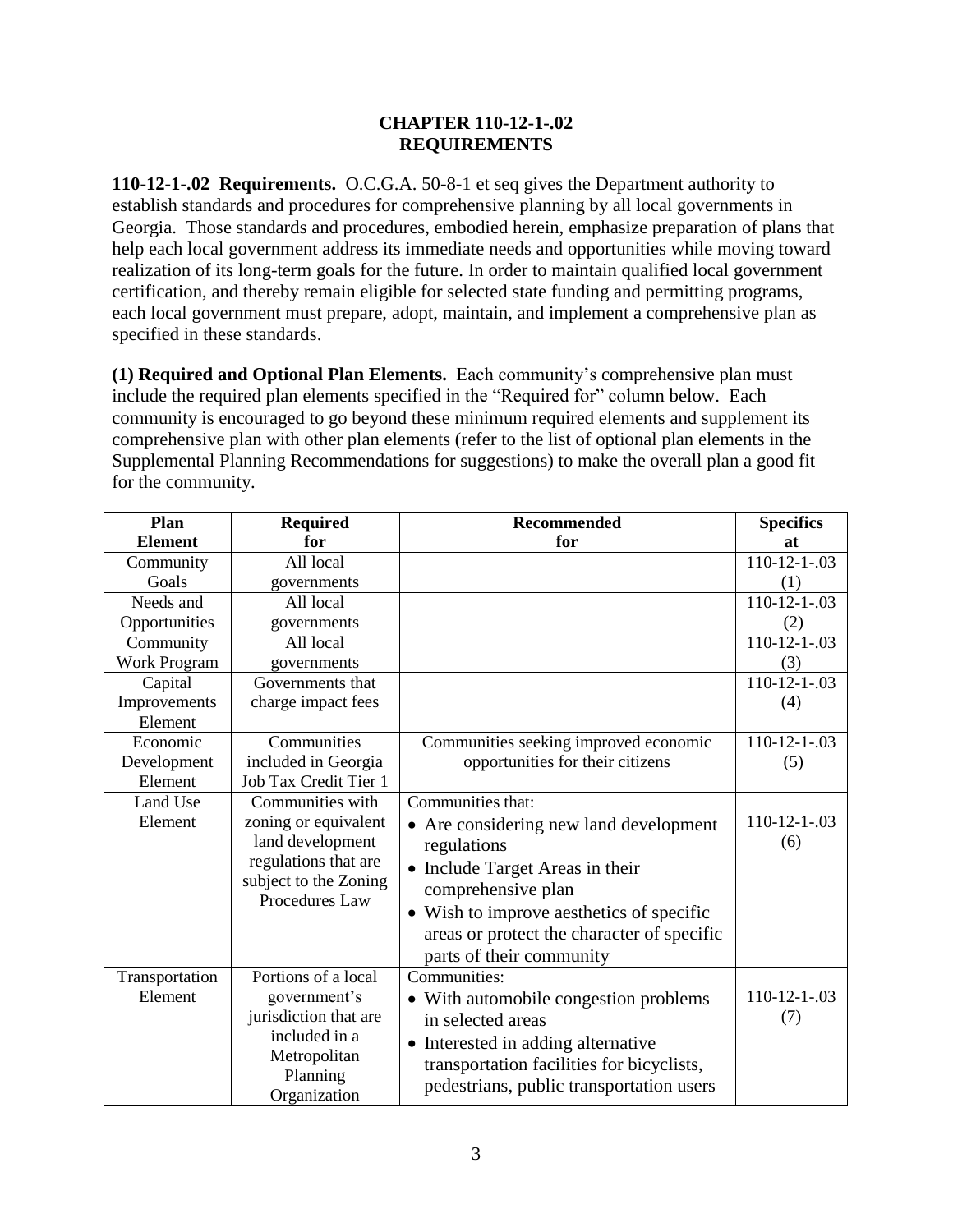|         |                                                                              | • That may have too much or too little<br>parking in specific areas                                                                                                 |                       |
|---------|------------------------------------------------------------------------------|---------------------------------------------------------------------------------------------------------------------------------------------------------------------|-----------------------|
| Housing | <b>HUD CDBG</b>                                                              | Communities with:                                                                                                                                                   |                       |
| Element | Entitlement<br>Communities<br>required to have a<br><b>Consolidated Plan</b> | • Concentrations of low-quality or<br>dilapidated housing<br>• Relatively high housing costs compared<br>to individual/family incomes<br>• A jobs-housing imbalance | $110-12-1-.03$<br>(8) |

**(2) Community Involvement.** Each element of the comprehensive plan must be prepared with opportunity for involvement and input from stakeholders and the general public, in order to ensure that the plan reflects the full range of community needs and values. The three steps for involving stakeholders and the general public in developing the comprehensive plan are listed below.

**(a) Identification of Stakeholders.** Compile a list of stakeholders who need to have a voice in the development of the plan. Refer to the list of suggested stakeholders provided in the Supplemental Planning Recommendations for suggestions. Members of the governing authority must be included among the selected stakeholders and be actively involved in plan preparation, such as serving on the steering committee that guides development of the plan. This will help ensure that the plan will be implemented, because leadership that is involved in plan development is likely to become committed to seeing it through.

**(b) Identification of Participation Techniques.** Review each of the recommended community participation techniques identified in the Supplemental Planning Recommendations to select those to be used locally for involving the selected stakeholders in the process of developing the plan. At minimum, your community must form a steering committee to oversee and participate in development of the plan that includes some of the stakeholders identified in section (a) above, members of the governing authority, local economic development practitioners, and local government staff.

**(c) Conduct Participation Program.** Invite each of the stakeholders identified in section (a) above to participate in the activities and events identified in section (b). Use these participation events to solicit specific input on the content of the plan. Hold regular meetings of the steering committee to provide input and feedback to the plan preparers as the plan is developed.

**(3) Consideration of the Regional Water Plan and the Environmental Planning Criteria.** During the process of preparing its comprehensive plan, each community must review the Regional Water Plan(s) covering its area and the Rules for Environmental Planning Criteria (established and administered by the Department of Natural Resources pursuant to O.C.G.A. 12- 2-8) to determine if there is need to adapt local implementation practices or development regulations to address protection of these important natural resources. The community must certify that it has considered both the Regional Water Plan and the Rules for Environmental Planning Criteria when it transmits the plan to the Regional Commission for review.

**(4) Review of the Comprehensive Plan.** Upon completion, the comprehensive plan must be transmitted to the Regional Commission for review. Both the Regional Commission and the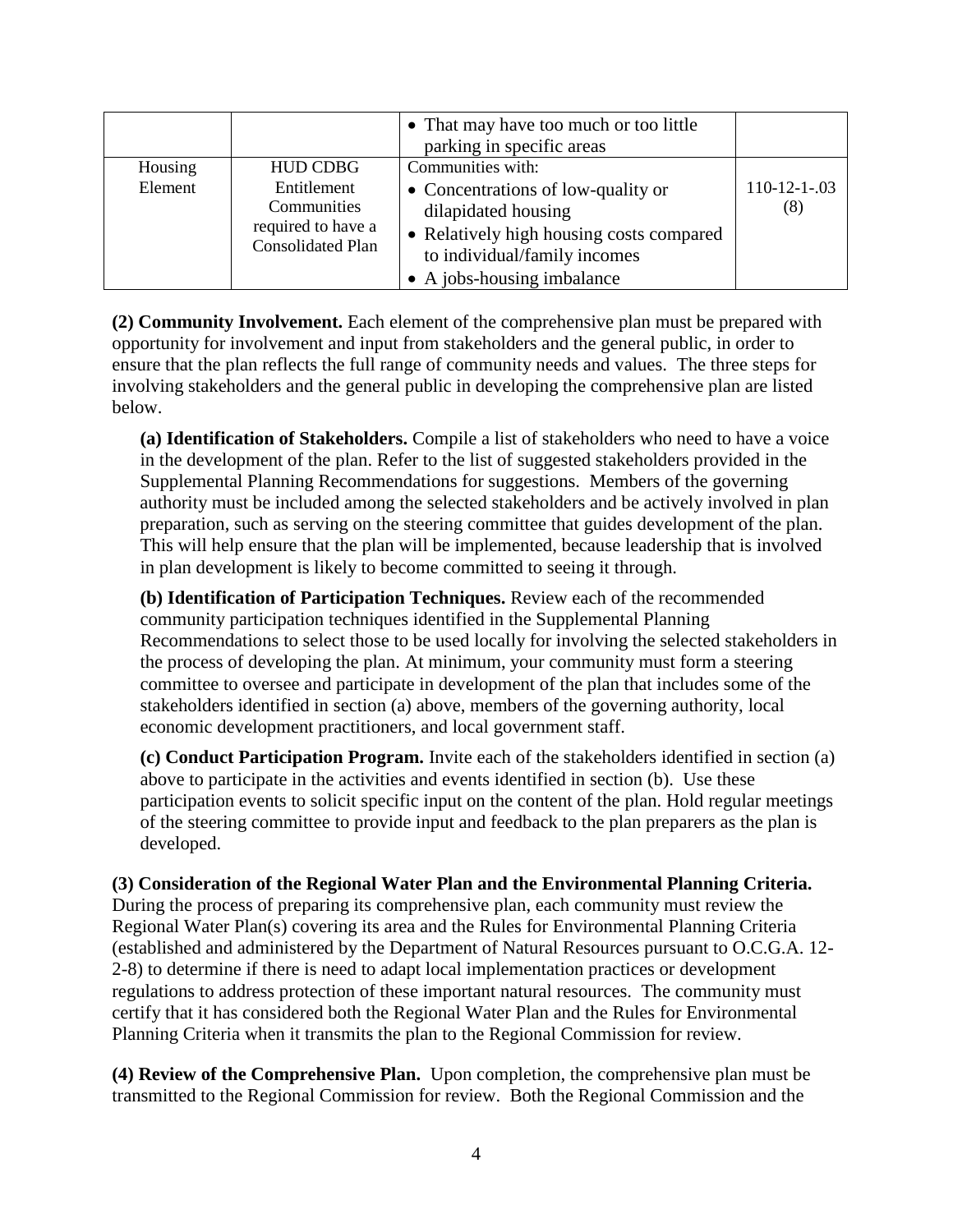Department will review the plan and respond to the local government with findings and recommendations. Once approved by the Department as being in compliance with the Minimum Standards and Procedures, the local government may adopt the plan. Specific details for this review process are covered in section 110-12-1-.04.

**(5) Official Listing of Planning Requirements and Deadlines.** The Department maintains and makes available on its website a recertification schedule identifying the deadlines for comprehensive plan updates, and the specific plan elements that must be included in each update, for all counties and municipalities in Georgia.

**(6) Alternative Planning Requirements.** Any Regional Commission may apply to the Department for approval of alternative planning requirements for a particular community if both the community's leadership and Regional Commission agree that an alternative to the planning standards provided herein is more appropriate for the community. Communities interested in pursuing alternative planning requirements should consult with their regional commission for ideas and guidance prior to beginning their local planning process. Specific details about applying for this exemption are covered in section 110-12-1-.04(3).

# **(7) Planning Resources and Support**

**(a)** The Department's Supplemental Planning Recommendations provide ideas and suggested best practices to assist communities as they prepare their plans and address these Minimum Standards and Procedures.

**(b)** The community's Regional Commission is available to prepare the three core elements of the comprehensive plan (i.e., the Community Goals, Needs and Opportunities, and Community Work Program), or an alternative plan of similar or lesser complexity agreed upon under the alternative planning requirements specified in section (5) above, at no additional cost for any interested community.

**(c)** To help ensure the ongoing efficacy of the comprehensive plan, the community's Regional Commission will meet with each community's leadership regularly to:

- review the plan;
- identify any needed changes or updates;
- discuss the community's recent plan implementation accomplishments;
- prioritize plan implementation activities for the upcoming year; and
- offer Regional Commission assistance with plan implementation.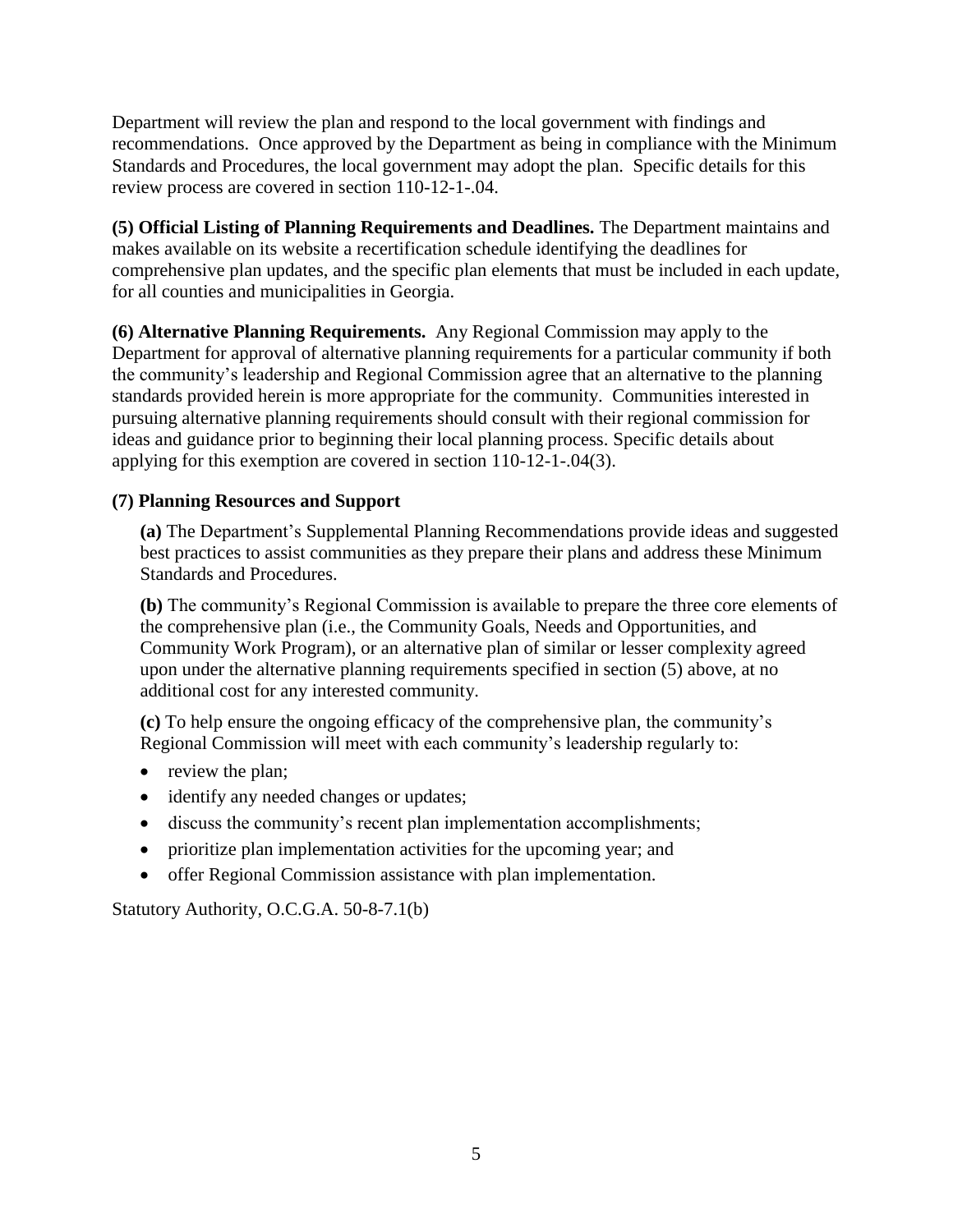## **CHAPTER 110-12-1-.03 PLAN ELEMENTS**

**110-12-1-.03 Plan Elements.** This chapter provides guidance for completing each element of the comprehensive plan. Communities should refer to section 110-12-1-.02(1) of these rules or the Department's recertification schedule to determine which plan elements are required for their jurisdiction. For any of these plan elements, it is certainly acceptable and encouraged to incorporate a previously prepared plan that addresses the guidance below into the comprehensive plan in lieu of preparing a new plan element. Each community is also encouraged to add optional elements to their comprehensive plan to address specific local needs (refer to the list of optional plan elements in the Supplemental Planning Recommendations for suggestions).

**(1) Community Goals**. (Required for all local governments, updates at local discretion.) The purpose of the Community Goals element is to lay out a road map for the community's future, developed through a very public process of involving community leaders and stakeholders in making key decisions about the future of the community. The Community Goals are the most important part of the plan, for they identify the community's direction for the future, and are intended to generate local pride and enthusiasm about the future of the community, thereby leading citizens and leadership to act to ensure that the plan is implemented. The result must be an easy-to-use document readily referenced by community leaders as they work toward achieving this desired future of the community. Regular update of the Community Goals is not required, although communities are encouraged to amend the goals whenever appropriate.

The Community Goals must include at least one or a combination of any of the four components listed below:

**(a) General Vision Statement.** Include a general statement that paints a picture of what the community desires to become, providing a complete description of the development patterns to be encouraged within the jurisdiction.

**(b) List of Community Goals.** Include a listing of the goals the community seeks to achieve. Review the suggested community goals in the Supplemental Planning Recommendations for suggestions.

**(c) Community Policies**. Include any policies (such as, "New development will be encouraged to locate on infill sites closer to town, whenever possible.") the local government selects to provide ongoing guidance and direction to local government officials for making decisions consistent with achieving the Community Goals. Refer to suggested policies listed in the Supplemental Planning Recommendations for suggestions.

**(d) Character Areas and Defining Narrative.** This option lays out more specific goals for the future of the community by community sub-areas, districts, or neighborhoods, and may be prepared using the guidance provided for the Land Use Element at 110-12-1-.03(6)(a).

**(2) Needs and Opportunities.** (Required for all local governments, updates required every five years.) This is the locally agreed upon list of Needs and Opportunities the community intends to address. Each of the needs or opportunities that the community identifies as high priority must be followed-up with corresponding implementation measures in the Community Work Program. The list must be developed by involving community stakeholders in carrying out a SWOT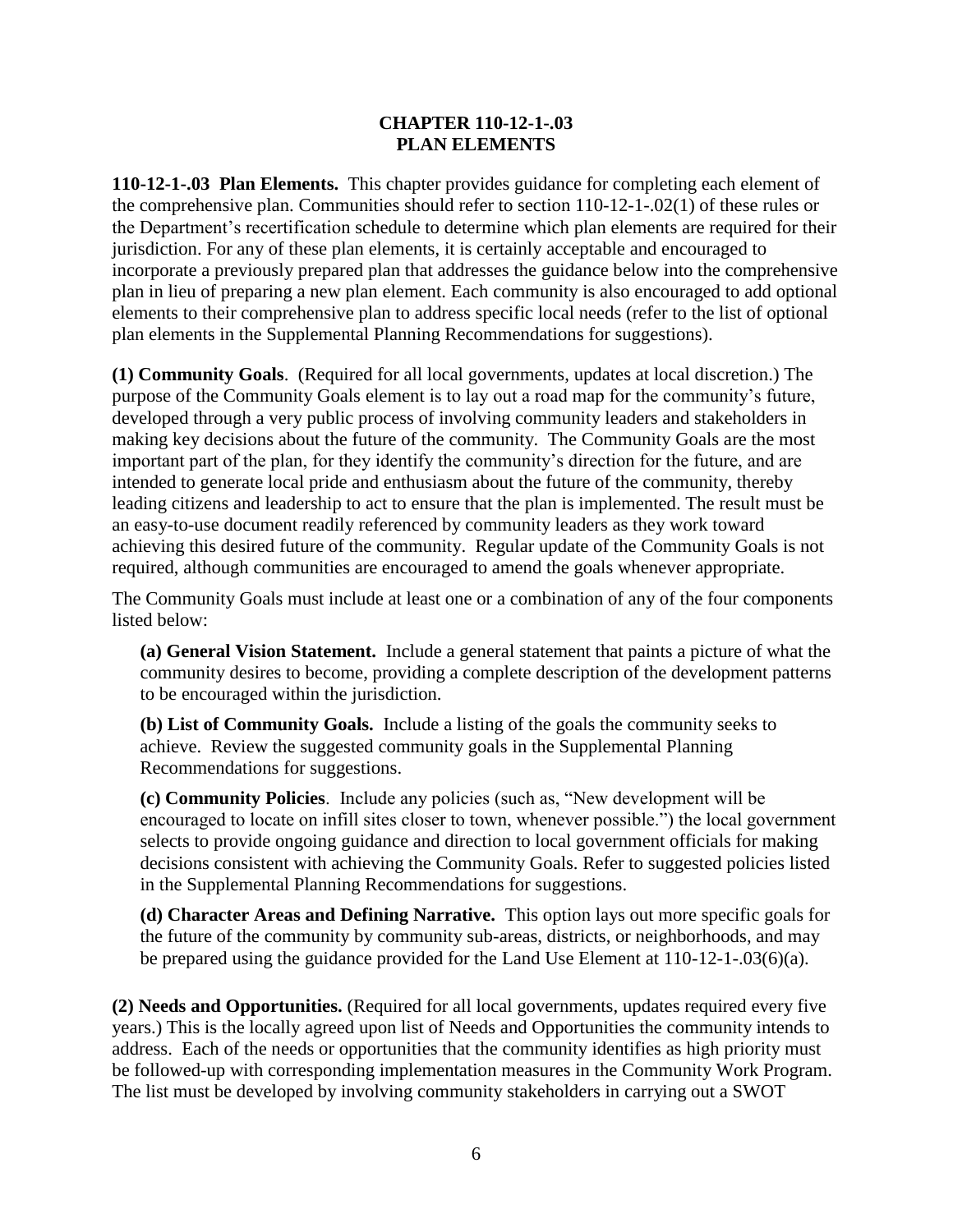(strengths, weaknesses, opportunities, threats) or similar analysis of the community. The following resources may also be enlisted to help stakeholders identify local Needs and Opportunities:

**(a) Supplemental Planning Recommendations.** Review the list of typical needs and opportunities provided in the Supplemental Planning Recommendations and select those that are applicable for the community.

**(b) Analysis of Data and Information.** Check for potential needs and opportunities by reviewing and evaluating the data and information about your community that is provided on the Department's website. When evaluating this data and information, focus on:

- Whether it verifies needs or opportunities identified previously;
- Whether it uncovers new needs or opportunities not previously identified;
- Whether it indicates significant local trends that need to be considered in the planning process.

In order to ensure a concise and readable comprehensive plan, it is not recommended to include the data and information provided on the Department's website in your plan, nor is it required to include evaluations, data, or maps to substantiate or illustrate the identified needs or opportunities.

**(c) Analysis of Consistency with Quality Community Objectives.** Evaluate the community's current policies, activities, and development patterns by comparing with the Department's Quality Community Objectives and the supporting Best Practices available on the Department's website. Use this analysis to identify any community needs and opportunities for adapting local activities, development patterns and implementation practices to the Quality Community Objectives.

**(3) Community Work Program.** (Required for all local governments, updates required every five years.) This element of the comprehensive plan lays out the specific activities the community plans to undertake during the next five years to address the priority Needs and Opportunities, identified Target Areas (if applicable), or to achieve portions of the Community Goals. This includes any activities, initiatives, programs, ordinances, administrative systems (such as site plan review, design review, etc.) to be put in place to implement the plan. (Note that general policy statements should not be included in the Community Work Program, but instead should be included in the Policies section of the Community Goals.) The Community Work Program must include the following information for each listed activity:

- Brief description of the activity;
- Legal authorization for the activity, if applicable;
- Timeframe for initiating and completing the activity;
- Responsible party for implementing the activity;
- Estimated cost (if any) of implementing the activity; and
- Funding source $(s)$ , if applicable.

**(4) Capital Improvements Element.** (Required for local governments that charge impact fees, optional but encouraged for all other local governments. Updates required every year.) For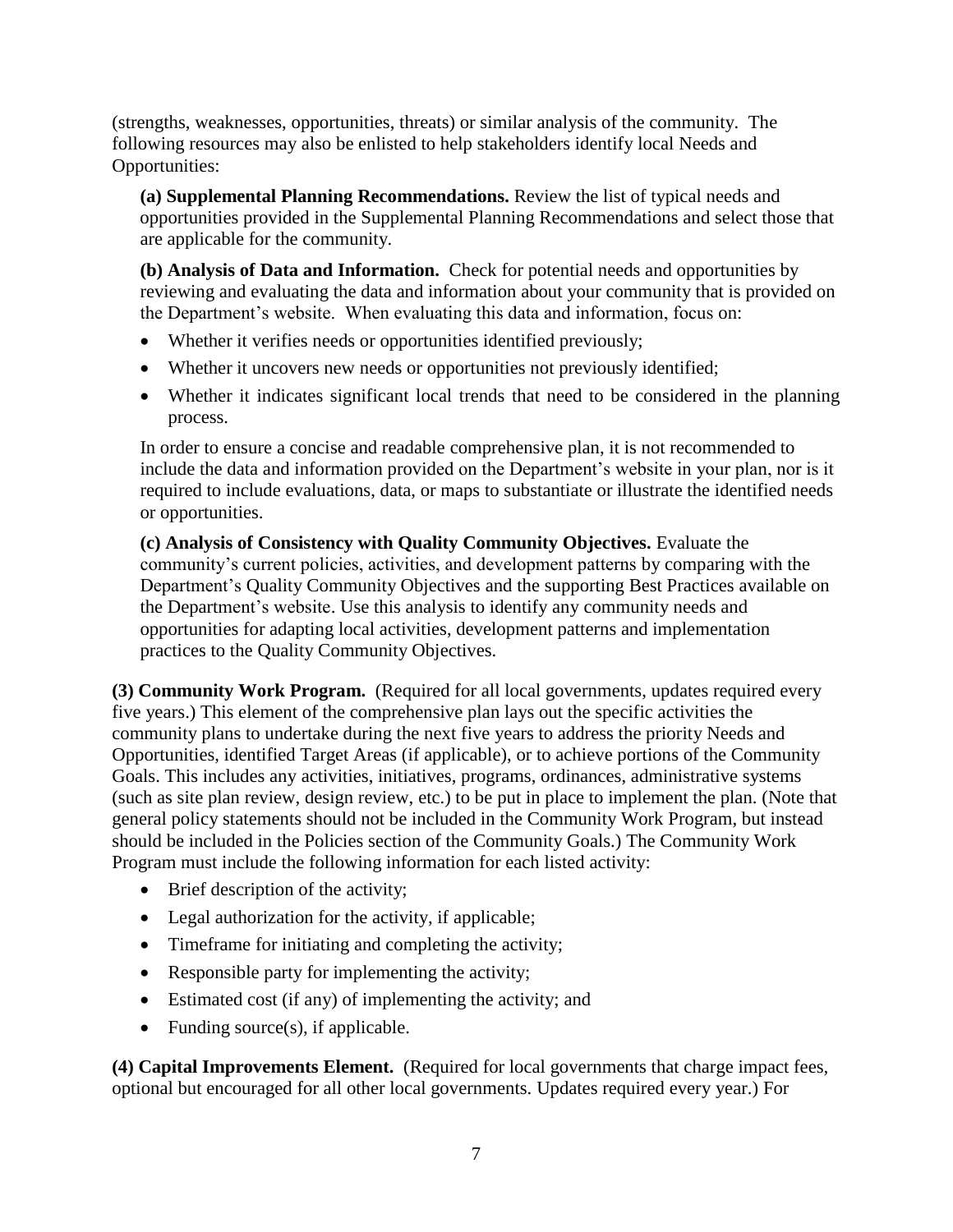communities that charge development impact fees, a detailed Capital Improvements Element prepared to meet the Development Impact Fee Compliance Requirements (DCA Rules 110-12-2) is required and should be substituted for this plan element.

**(5) Economic Development Element.** (Required for local governments included in Georgia Job Tax Credit Tier 1, optional but encouraged for all other local governments. Updates at local discretion.) Identify needs and opportunities related to economic development and vitality of the community, and Community Work Program activities for addressing these needs and opportunities, considering such factors as diversity of the economic base, quality of the local labor force, effectiveness of local economic development agencies, programs and tools. The Comprehensive Economic Development Strategy (CEDS) for the region may be substituted for this element.

**(6) Land Use Element.** (Required for local governments with zoning or equivalent land development regulations that are subject to the Zoning Procedures Law, optional but encouraged for all other local governments. Updates required every five years.) The Land Use Element, where required, must include at least one of the two components listed below:

**(a) Character Areas Map and Defining Narrative.** Identify and map the boundaries of existing or potential character areas (see definition in Chapter 110-12-1-.05) covering the entire community, including existing community sub-areas, districts, or neighborhoods. Refer to the list of recommended character areas provided in the Supplemental Planning Recommendations for suggestions. Note that community improvement districts, tax allocation districts, Livable Centers Initiative planning areas, designated redevelopment areas and the like are good candidates for delineation as character areas.

For each identified character area, carefully define a specific vision or plan that includes the following information:

- Written description and pictures or illustrations that make it clear what types, forms, styles, and patterns of development are to be encouraged in the area. Refer to recommended development patterns listed in the Supplemental Planning Recommendations for suggestions.
- Listing of specific land uses and/or (if appropriate for the jurisdiction) zoning categories to be allowed in the area.
- Identification of implementation measures to achieve the desired development patterns for the area, including more detailed sub-area planning, new or revised local development regulations, incentives, public investments, and infrastructure improvements. Refer to recommended plan implementation measures listed in the Supplemental Planning Recommendations for suggestions.

**(b) Future Land Use Map and Narrative.** Prepare a Future Land Use Map that uses conventional categories or classifications to depict the location (typically parcel by parcel) of specific future land uses. If this option is chosen, prepare the Future Land Use Map using either of the land use classification schemes described below and include a narrative that explains how to interpret the map and each land use category.

**1. Standard Categories.** More detailed categories used by communities must be able to be grouped into one of the following standard categories: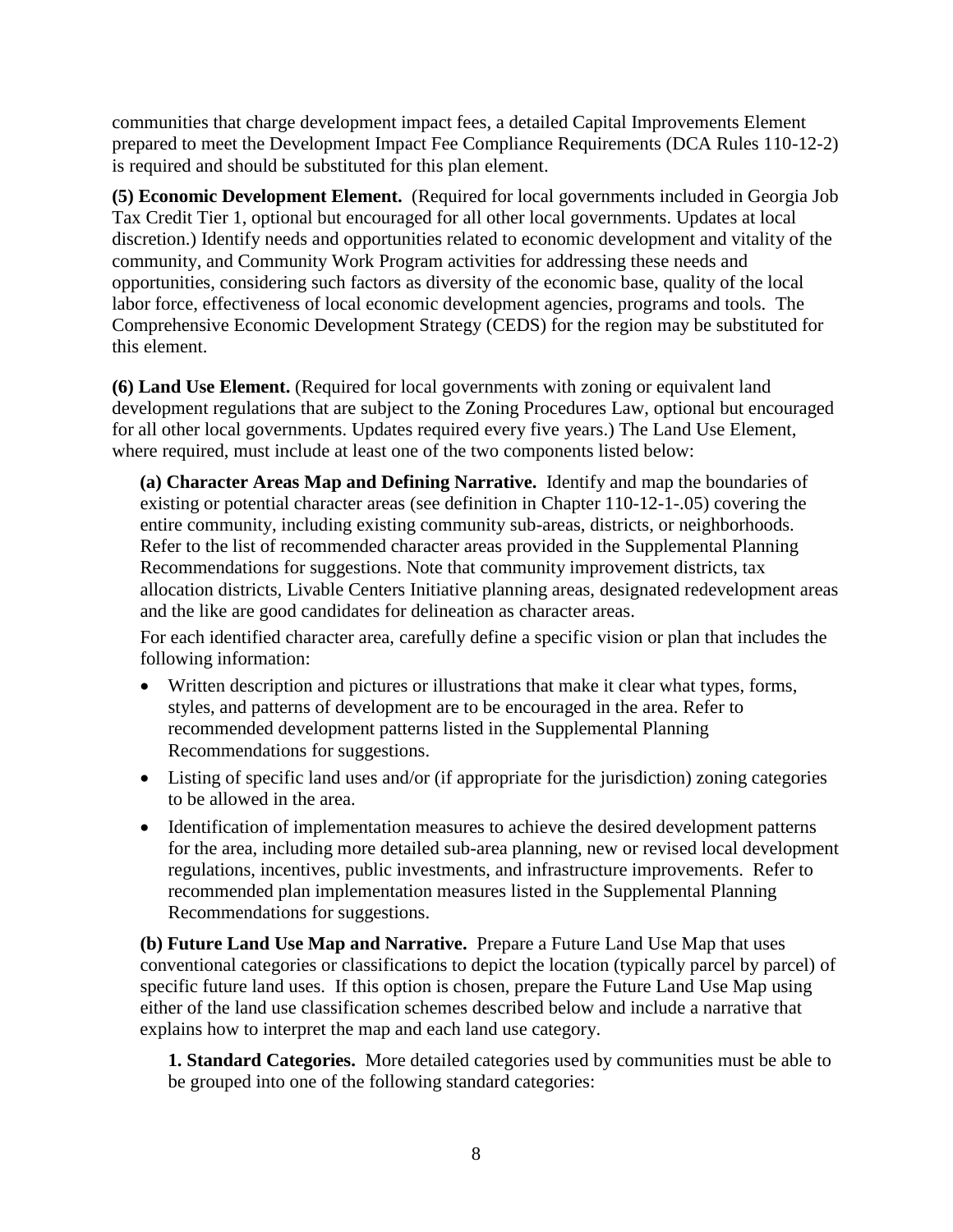- **Residential**. The predominant use of land within the residential category is for single-family and multi-family dwelling units organized into general categories of net densities.
- **Commercial**. This category is for land dedicated to non-industrial business uses, including retail sales, office, service and entertainment facilities, organized into general categories of intensities. Commercial uses may be located as a single use in one building or grouped together in a shopping center or office building. Communities may elect to separate office uses from other commercial uses, such as retail, service or entertainment facilities.
- **Industrial**. This category is for land dedicated to manufacturing facilities, processing plants, factories, warehousing and wholesale trade facilities, mining or mineral extraction activities, or other similar uses.
- **Public/Institutional**. This category includes certain state, federal or local government uses, and institutional land uses. Government uses include government building complexes, police and fire stations, libraries, prisons, post offices, schools, military installations, etc. Examples of institutional land uses include colleges, churches, cemeteries, hospitals, etc. Do not include facilities that are publicly owned, but would be classified more accurately in another land use category. For example, include publicly owned parks and/or recreational facilities in the park/recreation/conservation category; include landfills in the industrial category; and include general office buildings containing government offices in the commercial category.
- **Transportation/Communication/Utilities**. This category includes such uses as major transportation routes, public transit stations, power generation plants, railroad facilities, radio towers, telephone switching stations, airports, port facilities or other similar uses.
- **Park/Recreation/Conservation**. This category is for land dedicated to active or passive recreational uses. These areas may be either publicly or privately owned and may include playgrounds, public parks, nature preserves, wildlife management areas, national forests, golf courses, recreation centers or similar uses.
- **Agriculture/Forestry**. This category is for land dedicated to farming (fields, lots, pastures, farmsteads, specialty farms, livestock production, etc.), agriculture, or commercial timber or pulpwood harvesting.
- **Undeveloped/Vacant**. This category is for lots or tracts of land that are served by typical urban public services (water, sewer, etc.) but have not been developed for a specific use or were developed for a specific use that has since been abandoned.
- **Mixed Use.** For a detailed, fine-grained mixed land use, or one in which land uses are more evenly balanced, mixed land use categories may be created and applied at the discretion of the community. If used, mixed land use categories must be clearly defined, including the types of land uses allowed, the percentage distribution among the mix of uses (or other objective measure of the combination), and the allowable density of each use.

**2. Land Based Classification Standards (LBCS)**. As an alternative to the standard classification system, local governments may, at their discretion, utilize the LBCS developed by the American Planning Association. The full implementation of this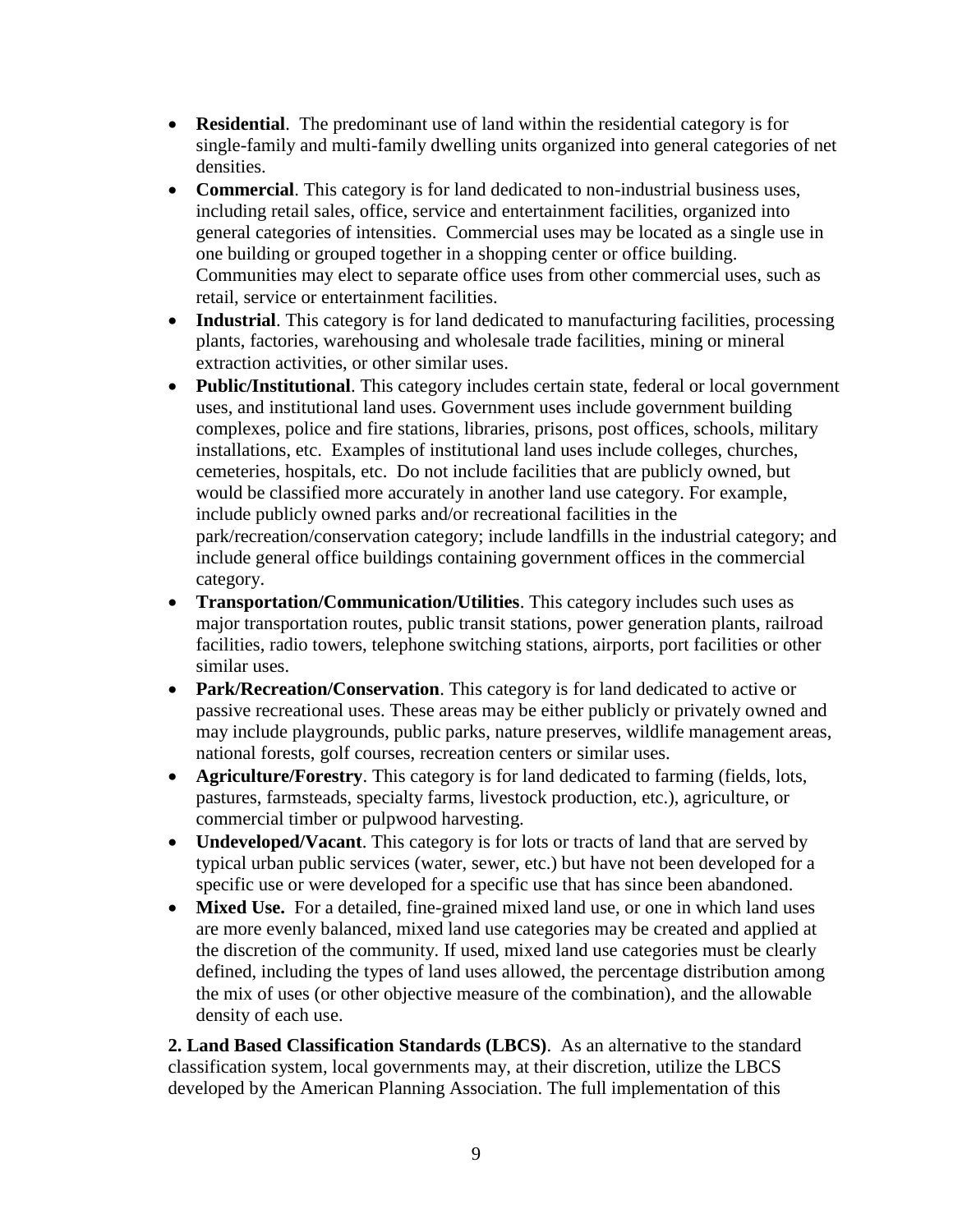alternative system includes five dimensions to describe land uses, including activity, function, site development character, structural character, and ownership. Local governments electing to employ this system must at a minimum identify the function dimension of land uses in the analyses, assessments, mapping, and other land use requirements of this chapter.

**(7) Transportation Element.** (Required for the portions of a local government's jurisdiction that are included in a Metropolitan Planning Organization, optional but encouraged for all other local governments. Updates at local discretion.) The Metropolitan Planning Organization's transportation strategy for the region may be substituted for this element; or, if a separate Transportation Element is prepared, it must include the following components:

**(a)** Evaluate the adequacy of the following major components of the local transportation system for serving needs of the community throughout the planning period:

- **Road Network.** Identify roads, highways and bridges. Also identify any significant issues with the road network, including connectivity, signalized intersections or inadequate signage.
- **Alternative Modes.** Identify bicycle, pedestrian facilities and public transportation or other services for populations without automobiles. Also identify areas of the community where mode choice is limited. Evaluate how effectively mobility needs of the community are met by these alternative transportation modes.
- Parking. Identify areas with insufficient parking or inadequate parking facilities (e.g., downtown, busy commercial areas), excess or obsolete surface parking facilities in need of retrofitting or redevelopment.
- **Railroads, Trucking, Port Facilities and Airports.** Identify freight and passenger rail lines, major rail intermodal facilities, non-rail freight operations, seaports, harbors, and commercial and general purpose air terminals. Evaluate the impact of these on the overall transportation network.
- **Transportation and Land Use Connection.** The transportation element should recognize that transportation policies, programs, and projects should be planned in alignment with local land use development policies. Future transportation investments should similarly be matched with appropriate land use policies.

**(b)** Develop a strategy for addressing any needs or opportunities identified above and integrate this strategy into the Community Work Program.

**(8) Housing Element.** (Required for Community Development Block Grant Entitlement Communities, optional but encouraged for all other local governments. Updates at local discretion.) Use the following factors to evaluate the adequacy and suitability of existing housing stock to serve current and future community needs. Develop Community Work Program activities for addressing any identified needs or opportunities. Factors to consider include: housing types and mix, condition and occupancy, local cost of housing, cost-burdened households in the community, jobs-housing balance, housing needs of special populations, and availability of housing options across the life cycle. The Consolidated Plan for the community may be substituted for this element.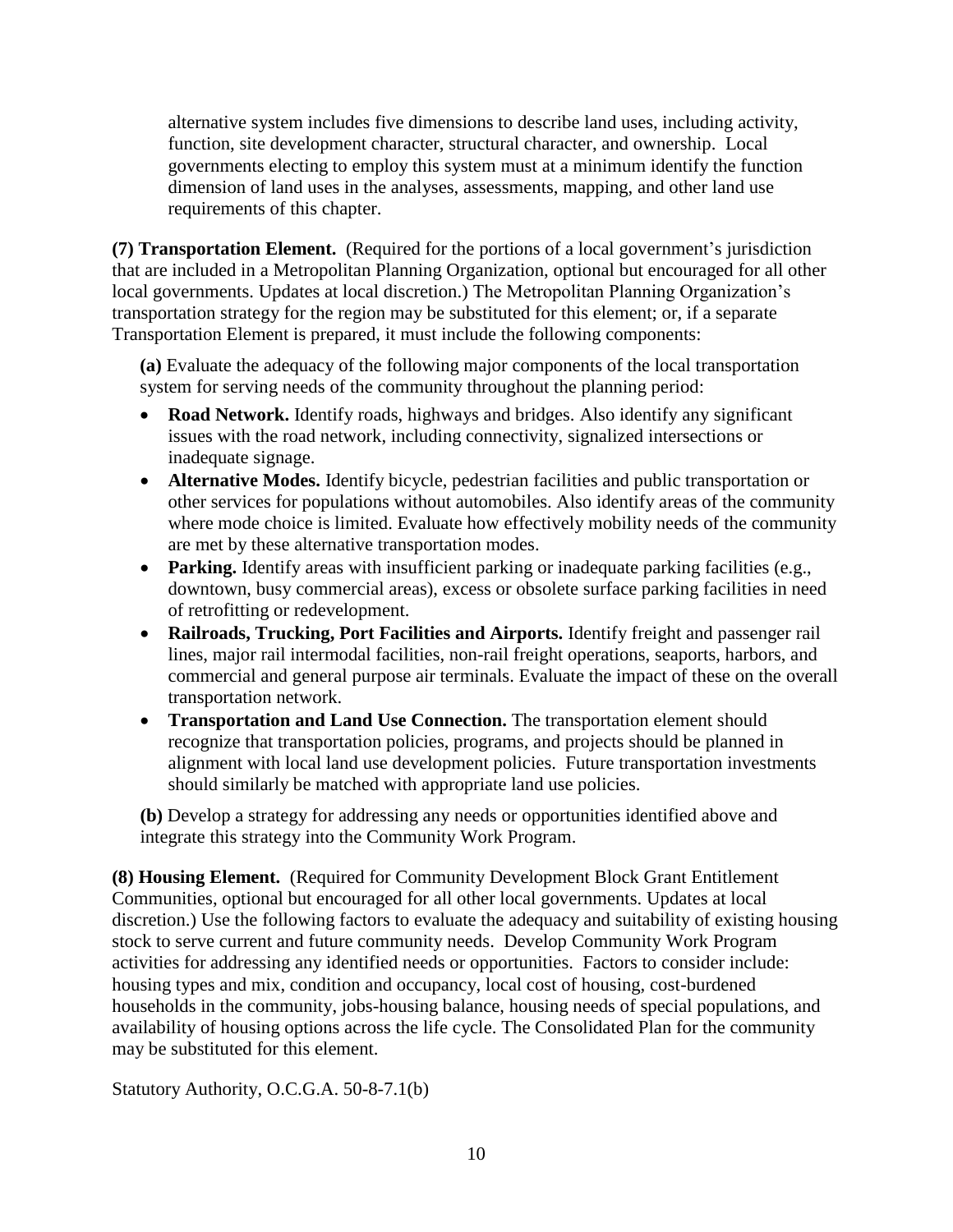## **CHAPTER 110-12-1-.04 PROCEDURES**

### **110-12-1-.04 Procedures.**

### **(1) Preparation, Transmittal and Review of the Comprehensive Plan.**

**(a) First Required Public Hearing.** A first public hearing must be held at the inception of the local planning process. The purpose of this hearing is to brief the community on the process to be used to develop the plan, opportunities for public participation in development of the plan, and to obtain input on the proposed planning process. Once public comments have been addressed, the community may begin the process of developing the plan.

**(b) Developing the Plan - Community Involvement.** Each element of the plan must be prepared with considerable opportunity for involvement and input from stakeholders, local leadership, and the general public, following the process specified in section 110-12-1-- .02(2). This will help ensure that the plan reflects the full range of community needs and values and that the plan will be implemented, because citizens and leadership that are involved in plan development are likely to become committed to seeing it through.

**(c) Second Public Hearing.** A second public hearing must be held once the plan has been drafted and made available for public review, but prior to its transmittal to the Regional Commission for review. The purpose of this hearing is to brief the community on the contents of the plan, provide an opportunity for residents to make final suggestions, additions or revisions, and notify the community of when the plan will be submitted to the Regional Commission for review. Once public comments have been addressed, the plan must be transmitted to the Regional Commission with a cover letter signed by the chief elected official of the local government.

**(d) Submittal for Review.** Upon completion, the local government must transmit its plan to the Regional Commission for review. This transmittal must include the community's certification that it has considered both the Regional Water Plan and the Rules for Environmental Planning Criteria as provided in section 110-12-1-.02(3). Once received, the Regional Commission shall immediately forward the plan to the Department for review, indicating the date the plan was received from the local government. This date of submittal for review is the beginning of the plan review process.

**(e) Notification of Interested Parties.** Once the Regional Commission has accepted the plan for review, it shall immediately notify interested parties of the availability of the plan for review and comment, providing the name of the local government, the general nature of the plan and a deadline by which comments must be returned to the Regional Commission. At minimum, interested parties shall include:

- Local governments inside or outside the Regional Commission's region that are contiguous to the submitting local government, and other local governments that are likely to be affected by the plan;
- Any local authorities, special districts, or other entities identified in evaluating intergovernmental coordination mechanisms and processes (if applicable);
- Regional Commissions that are contiguous to the local government or that are likely to be affected by the plan; and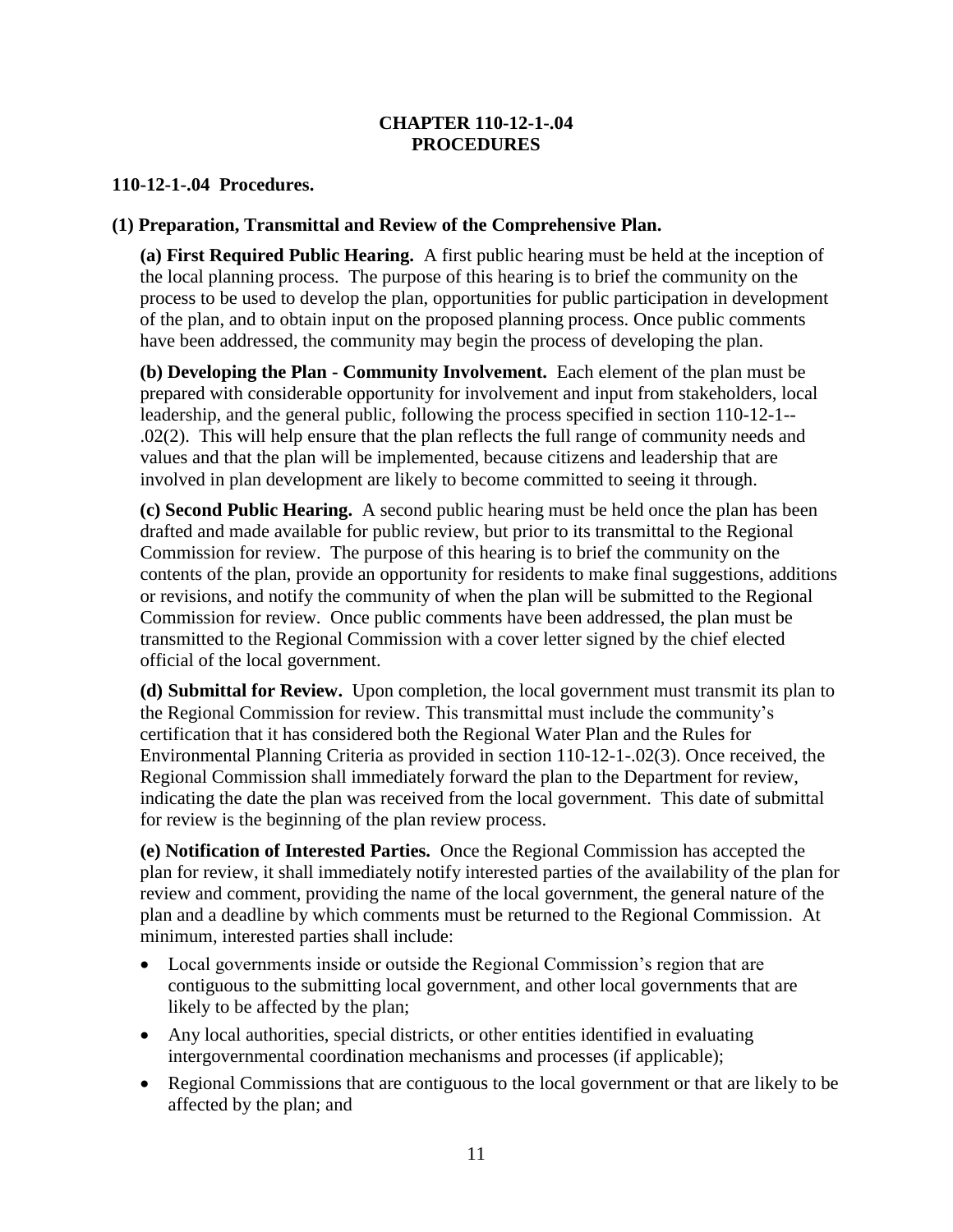Affected state agencies, including the Department of Transportation, the Department of Natural Resources, the Georgia Environmental Facilities Authority, and the Department.

The Regional Commission may (at its sole discretion) conduct a hearing at which any local government, Regional Commission or other local, regional, or state agency may present its views on the plan. The rules for conducting such hearings shall be as approved and adopted by the Council of the Regional Commission.

**(f) Regional Commission Review.** The Regional Commission shall review the plan for potential conflicts with plans of neighboring jurisdictions, opportunities for interjurisdictional/regional solutions to common issues, and consistency with the adopted regional plan for the region.

**(g) Department Review.** The Department shall review the required elements of the plan for compliance with the Minimum Standards and Procedures. This review may result in identification of deficiencies that must be resolved before the plan can be approved. The Department may also offer advisory comments for improving the plan, but these are only for consideration by the local government. The Department's findings and recommendations resulting from its review shall be transmitted to the Regional Commission for inclusion in the final report within 35 days after submittal for review.

**(h) Report of Findings and Recommendations.** Within 40 days after submittal for review, the Regional Commission must transmit a report of findings and recommendations to the local government and copy the Department. This report must include:

- Comments submitted by interested parties that reviewed the plan and (if applicable) a summary of the regional review hearing, detailing any significant issues raised;
- The Regional Commission's findings from its Intergovernmental and Consistency review of the plan and its recommendations for addressing these findings; and
- A copy of the Department's findings and recommendations resulting from its review of the plan.

**(i) Plan Revisions.** If the Report of Findings and Recommendations indicates that the plan is not yet in compliance with the Minimum Standards and Procedures, the local government must address any requested changes by revising the plan and resubmitting it to the Regional Commission for review. Once the plan is resubmitted for review, both the Department and the Regional Commission will complete their review and respond to the local government as soon as possible. This process of revision and review can be repeated until the plan is found to be in compliance with the Minimum Standards and Procedures.

**(j) Adoption of the Plan.** Once the plan has been found by the Department to be in compliance with the Minimum Standards and Procedures, the local governing body may adopt the approved plan. In order to maintain Qualified Local Government certification, the local government must adopt the approved plan. If the local government fails to adopt the plan within one year after the plan is found to be in compliance with the Minimum Standards and Procedures, it will be necessary to resubmit the plan for review as provided at 110-12-1-  $.04(1)(d)$ .

**(k) Notification of Local Adoption.** Within seven days of local adoption of the approved plan, the local government must provide a copy of the adoption resolution to the Regional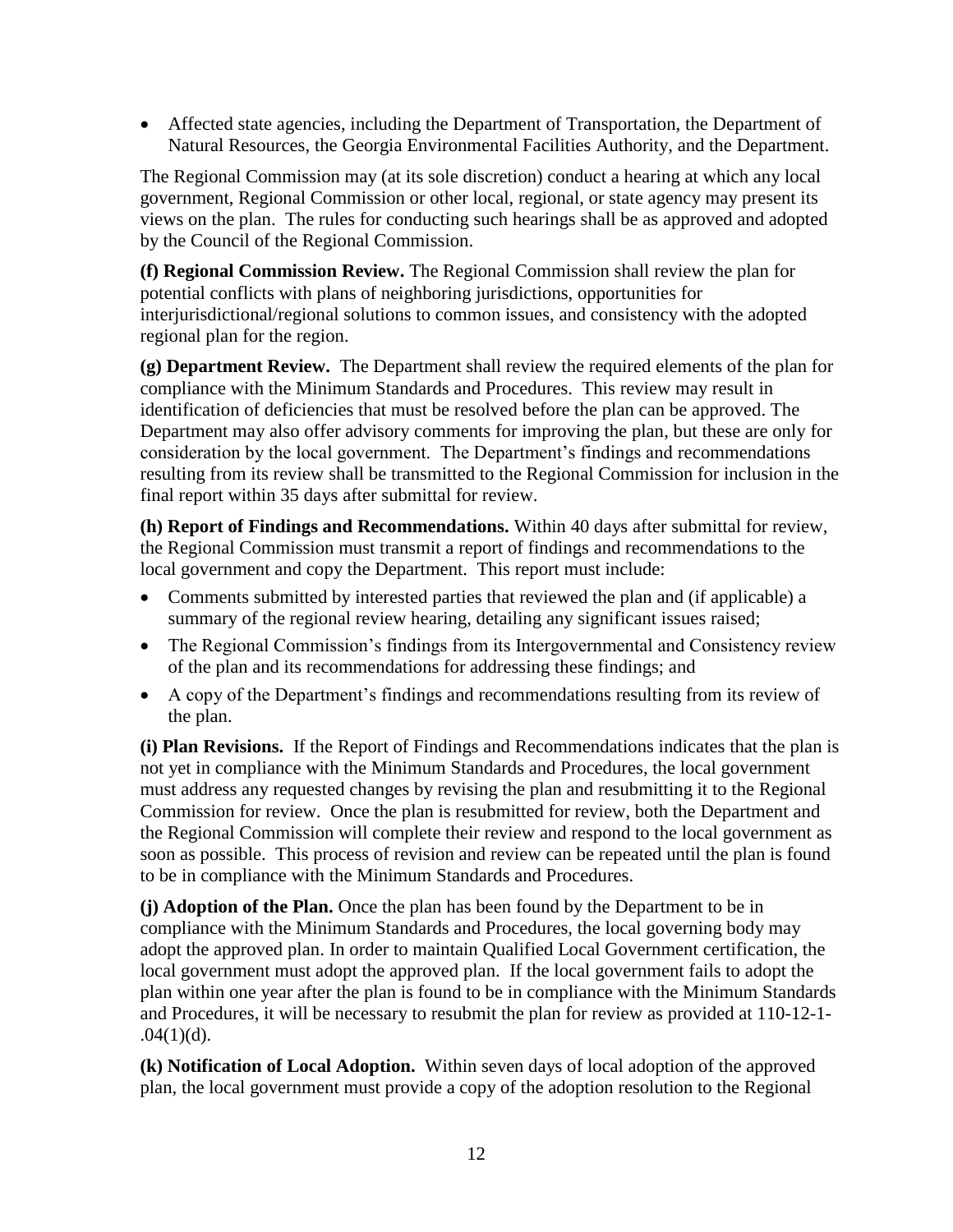Commission. Within seven days of receipt of this written notice, the Regional Commission must forward this resolution to the Department.

**(l) Qualified Local Government Certification.** Once the Department has been notified by the Regional Commission that a local government has adopted the approved plan, the Department will notify the local government that Qualified Local Government certification has been extended.

**(m) Publicizing the Plan.** Once adopted by the local government, the availability of the plan must be publicized by the local government for public information. This requirement may be met by providing notice in a local newspaper of general circulation, posting notice on the local government's website, or using similar means to notify the public of plan adoption and directing them where a complete copy of the plan may be reviewed.

**(2) Maintaining the Plan**. Local governments are responsible for maintaining their plans to accurately reflect current community conditions and the community's goals and priorities for the future. Maintenance of the plan includes plan amendments and regular updates of the plan.

**(a) Plan Amendments.** The local government determines when a plan amendment is necessary to address changing circumstances that may have detracted from the usefulness of the plan as a guide to local decision-making.

**(b) Required Updates to the Plan.** At a minimum, the local government must prepare and submit five-year updates of the comprehensive plan as identified below. An annual update option is provided for communities wanting to update their plan on a more frequent basis.

**1. Annual Update Option.** Each annual update shall include a new fifth year for the Community Work Program and any changes needed for the other years of the Community Work Program, as well as any changes needed for the elements of the comprehensive plan identified in Chapter 110-12-1-.03 as requiring updates every five years. The Regional Commission shall maintain a file of annual updates of the Community Work Program submitted by local governments and shall make this file available to interested parties upon request. At least 90 days prior to the date a local government's Qualified Local Government certification is due to expire, the Regional Commission shall notify the Department that the local government has updated its plan in accordance with the requirements for annual updates contained in these planning requirements. In such cases, the local government will be exempt from the requirement to submit a report of plan accomplishments with their five year update of the plan.

**2. Five-Year Update Option.** The elements of the comprehensive plan identified in Chapter 110-12-1-.03 as requiring 5 year updates must be updated every five years in accordance with the recertification schedule maintained by the Department. If significant changes have occurred in community conditions (e.g., if the data upon which the plan is based has become significantly outdated, or the community's goals have changed), a more extensive update of other elements of the plan may be called for. The five-year update of the comprehensive plan shall include update of all elements specified for fiveyear update in Chapter 110-12-1-.03 plus:

 A new Community Work Program (which includes the Capital Improvements Program) covering the subsequent five-year period.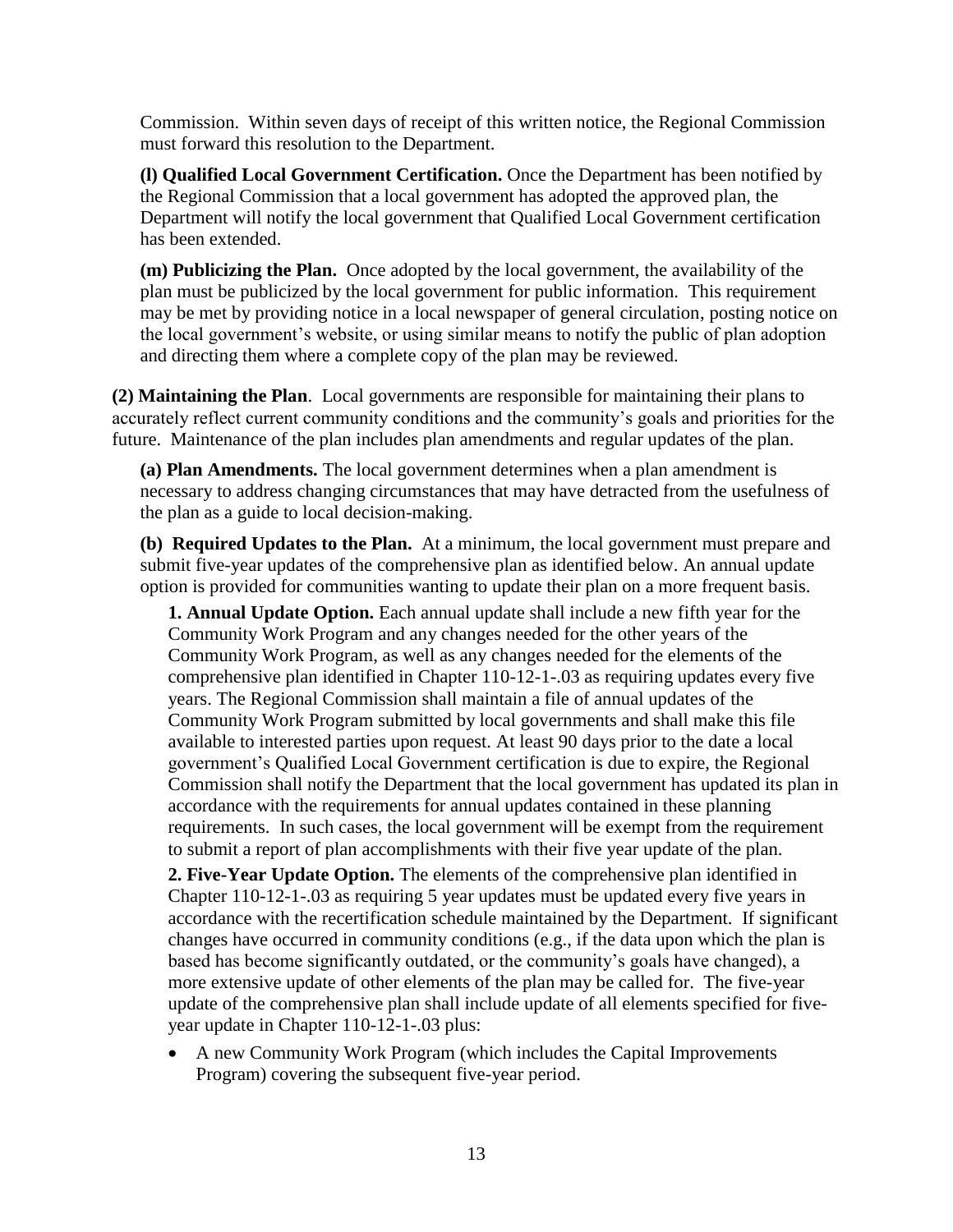- Unless the annual update options is exercised, a report of plan accomplishments that must identify the current status of each activity in the previous Community Work Program (which includes the Capital Improvements Program). At a minimum, local governments must indicate activities that:
	- o Have been completed;
	- o Are currently underway (including a projected completion date);
	- o Have been postponed (explaining why and when it will be resumed); or
	- o Have not been accomplished and are no longer activities the local government intends to undertake (explaining why).

**(c) Submittal and Review Procedures for Plan Updates.** All plan updates must be submitted to the Regional Commission. Five-year updates shall be reviewed following the submittal and review procedures outlined in section 110-12-1-.04(1).

**(d) Service Delivery Strategy Review.** The update schedule for required five-year updates to each county comprehensive plan required by paragraph (b) of this section shall serve as the basis for a ten-year update schedule for the review of service delivery strategy agreements required by Code Section 36-70-28 (b)(1) such that each service delivery strategy agreement shall be reviewed after every other five-year county comprehensive plan update beginning with the most recent update.

**(3) Variances.** A request for alternative planning requirements or a variance from particular requirements in these rules must be submitted to the Department in writing by the local government and its Regional Commission, and must provide sufficient documentation to substantiate the request.

Variance requests specifically asking only for time extensions to complete plans or plan updates will be granted only under the following conditions:

**(a)** If the preparation of a plan or plan update is substantially complete at the time revised Minimum Standards and Procedures take effect and the local government desires to change its plan or major plan update to conform to the new requirements. Generally, such variance will only be granted if the local government's recertification date falls within 12 months after the effective date for the revised Minimum Standards and Procedures.

**(b)** If events beyond the local government's control have occurred (e.g., a natural disaster that affects the local government's jurisdiction or a fire that substantially damages the local government's planning or administrative offices, etc.) and the local government is under extraordinary stress in coping with this compelling situation.

**(4) Mapping Requirements.** If either a Character Areas Map or Future Land Use Map is included in the plan, this must be submitted to the Department in a GIS digital vector data format simultaneously with the comprehensive plan. To facilitate the preparation of these and other maps that may be included in the plan, the Department makes available for download on its website most of the necessary base maps, including boundaries, community facilities, transportation, hydrography, protected natural resources, etc. It is recommended that plan preparers use these maps, but if other maps are used, they must meet the following requirements: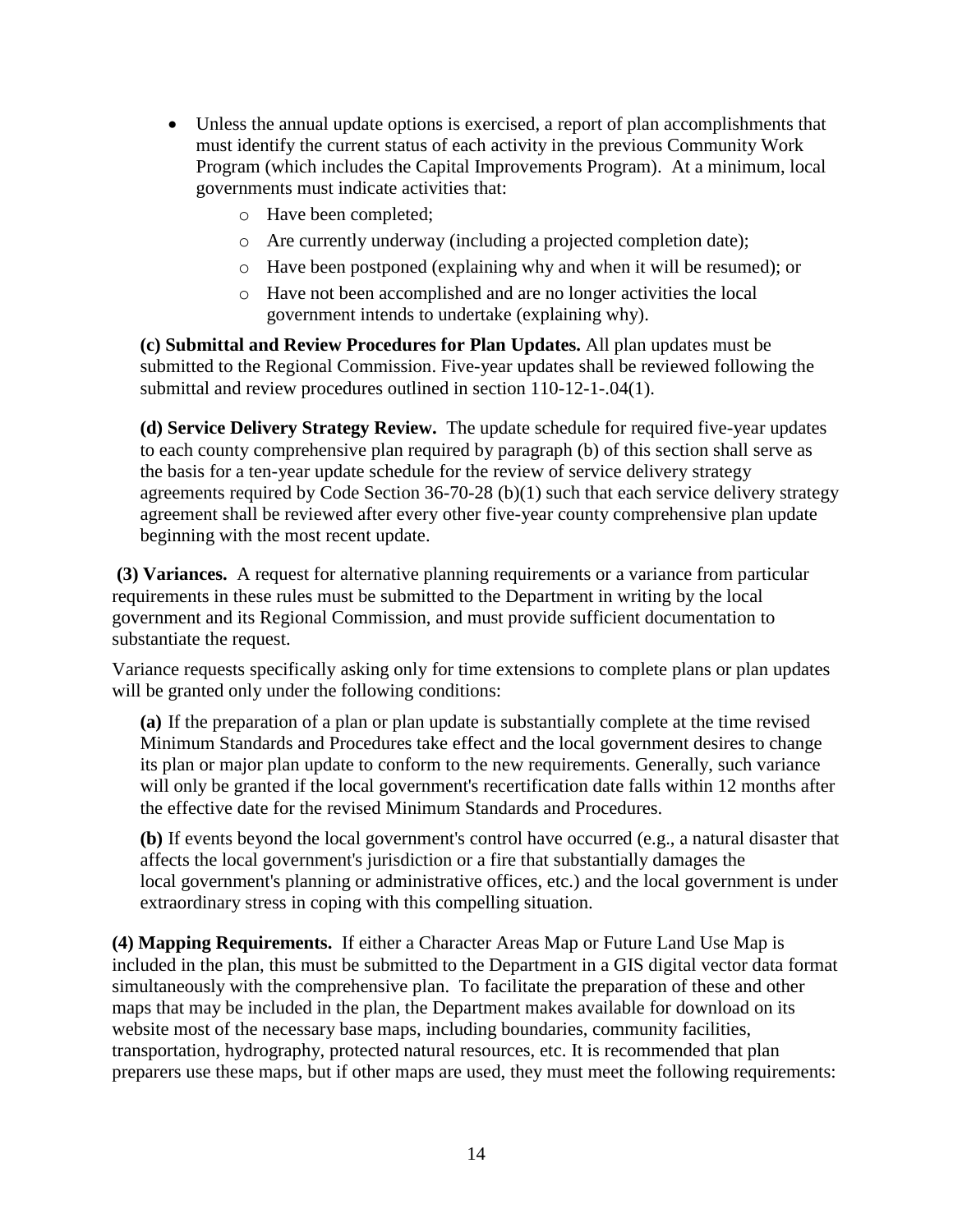**(a) Digital Format.** Maps submitted in digital form must be provided as digital vector map products, using the shapefile format, or other digital format approved by the Department, via a Department-approved exchange media or electronic transfer method.

**(b) Base Maps.** Base or reference maps must equal or exceed the scale, accuracy, precision, and feature content of the equivalent map made available by the Department. They must use the Georgia Coordinate System of 1985 as defined in the O.C.G.A. 44-4-20 through 44-4-31, or use latitude and longitude coordinates based on the North American Datum of 1983.

<span id="page-14-0"></span>**(c) Boundaries.** All administrative or political boundaries on maps submitted to the Department must include the latest available boundaries from the U.S. Census. In the event that the U.S. Census boundary map provided on the Department's website does not represent current municipal boundaries, due to recent annexations or de-annexations that have not yet been reported through the official U.S. Census Boundary and Annexation Survey update process, the plan preparer must use the most accurate representation of boundaries available. However, in cases where it is necessary to submit such alternate boundaries to the Department, the affected municipality is advised that O.C.G.A. 36-36-3 requires cities to report all annexations to the Department. Consequently, the municipality will be expected to participate in the next annual U.S Census Boundary and Annexation Survey to reconcile these differences in their boundary map.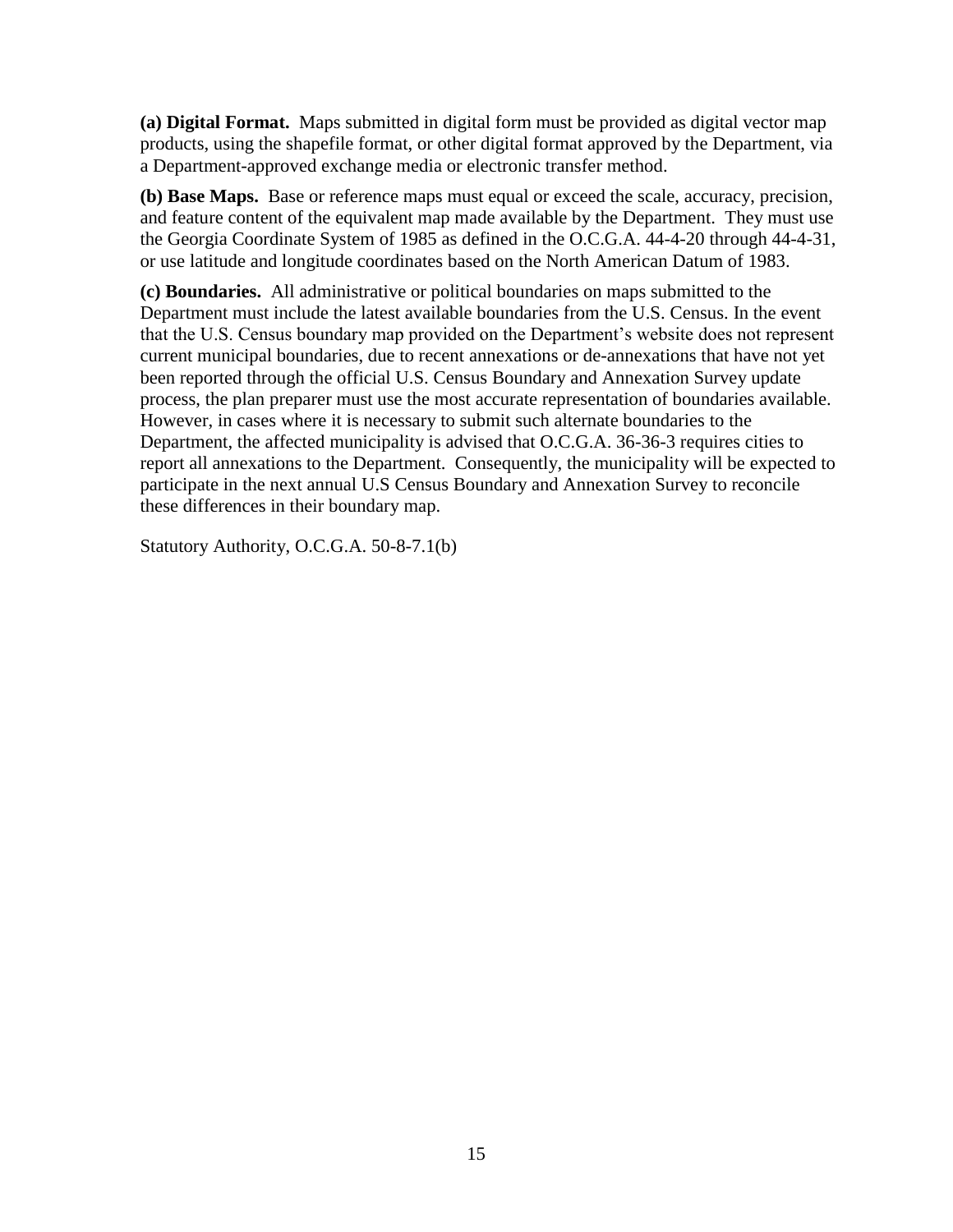## **CHAPTER 110-12-1-.05 DEFINITIONS**

**110-12-1-.05 Definitions.** For the purpose of these rules, the following words shall have the meaning as contained herein unless the context does not permit such meaning. Terms not defined in these rules but defined in O.C.G.A. 50-8-1, et seq, shall have the meanings contained therein. Terms not defined in these rules, nor in O.C.G.A. 50-8-1, et seq, shall have ascribed to them the ordinary accepted meanings such as the context may imply. For the purpose of these rules, the terms "shall" and "must" have the same meaning, are mandatory in nature, and are indicative of a requirement. The following terms and definitions shall be used to guide the implementation of the comprehensive planning process.

**(1)** 'Character Area' means a specific geographic area or district within the community that:

- has unique or special characteristics to be preserved or enhanced (such as a downtown, a historic district, and arts district, a neighborhood, or a transportation corridor);
- has potential to evolve into a unique area with more intentional guidance of future development through adequate planning and implementation (such as a strip commercial corridor that could be revitalized into a more attractive village development pattern); or
- requires special attention due to unique development issues (rapid change of development patterns, economic decline, etc.).

Each character area is a planning sub-area within the community where more detailed, small-area planning and implementation of certain policies, investments, incentives, or regulations may be applied in order to preserve, improve, or otherwise influence its future development patterns in a manner consistent with the Community Goals.

**(2)** 'Community' means the local jurisdiction (county or municipality) or group of local jurisdictions (in the case of a joint plan) that are preparing a local plan.

**(3)** 'Comprehensive Plan' means plan meeting these Minimum Standards and Procedures. The comprehensive plan must be prepared pursuant to the Minimum Standards and Procedures for preparation of comprehensive plans and for implementation of comprehensive plans, established by the Department in accordance with O.C.G.A. 50-8-7.1(b) and 50-8-7.2.

**(4)** 'Comprehensive Planning Process' means planning by counties or municipalities in accordance with the Minimum Standards and Procedures.

**(5)** 'Conflict' means any conflict, dispute, or inconsistency arising:

- Between or among plans, or components thereof, for any counties or municipalities, as proposed, prepared, proposed to be implemented, or implemented;
- Between or among plans for any regions, as proposed, prepared, proposed to be implemented, or implemented;
- Between or among plans, or components thereof, for any counties or municipalities and plans for the region which include such counties or municipalities, as such plans are proposed, prepared, proposed to be implemented, or implemented;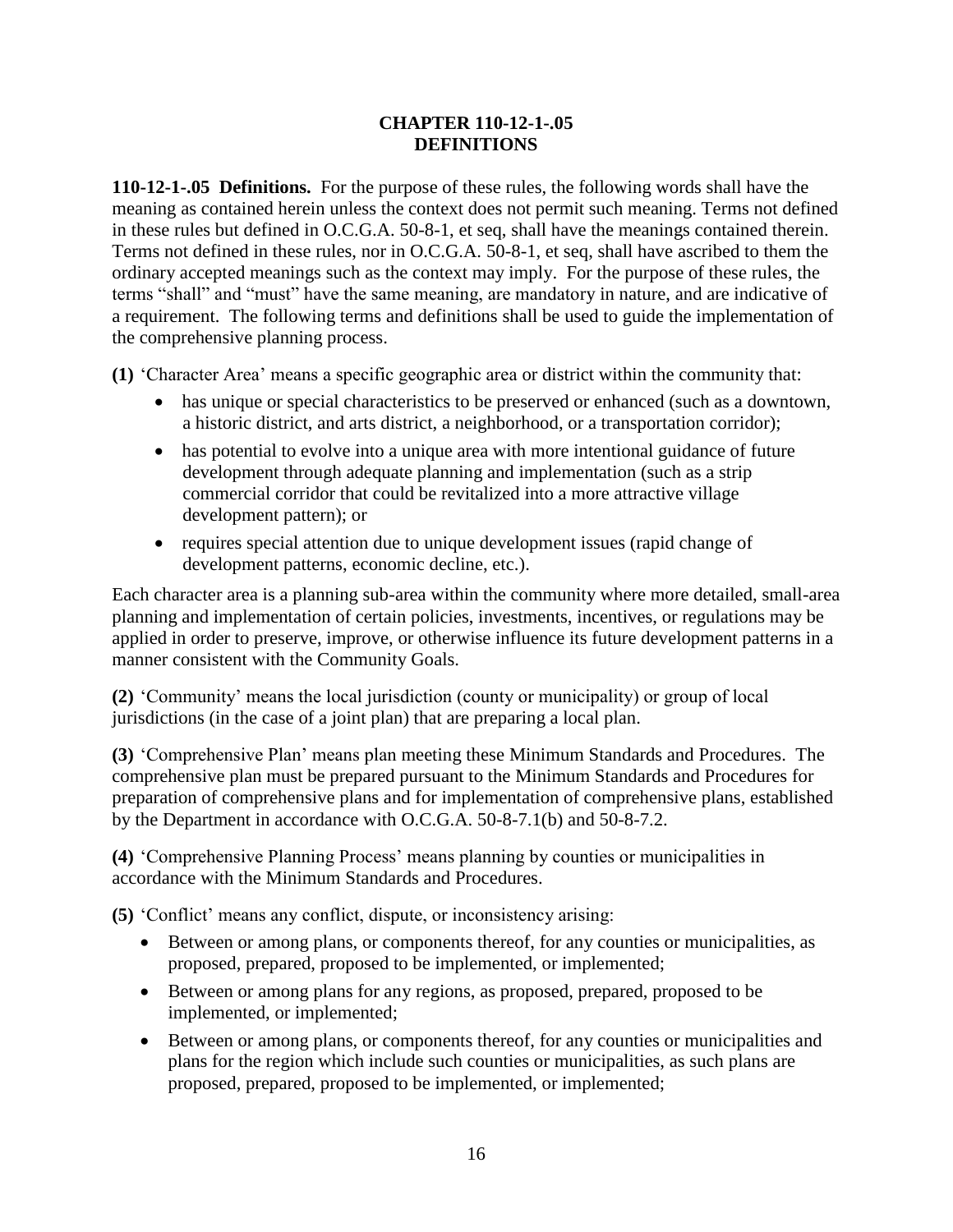- With respect to or in connection with any action proposed to be taken or taken by any county, municipality, or other local government relating to or affecting regionally important resources, as defined by the Department; or
- With respect to or in connection with any action proposed to be taken or taken by any county, municipality, or other local government relating to or affecting developments of regional impact, as defined by the Department.

**(6)** 'Core Elements' means the Community Goals, Needs and Opportunities, and Community Work Program. These are the primary elements that must be included, at a minimum, in each community's Comprehensive Plan.

**(7)** 'County' means any county of this state.

**(8)** 'Days' means calendar days, unless otherwise specified.

**(9)** 'Density' means an objective measurement of the number of people or residential units allowed per unit of land, such as dwelling units per acre.

**(10)** 'Department' means the Department of Community Affairs established under O.C.G.A. 50-8-1.

**(11)** 'Governing Body' means the board of commissioners of a county, sole commissioner of a county, council, commissioners, or other governing authority of a county or municipality.

**(12)** 'Infrastructure' means those man-made structures which serve the common needs of the population, such as: sewage disposal systems; potable water systems; potable water wells serving a system; solid waste disposal sites or retention areas; stormwater systems; utilities; piers; docks; wharves; breakwaters; bulkheads; seawalls; bulwarks; revetments; causeways; marinas; navigation channels; bridges; and roadways.

**(13)** 'Local Government' means any county, municipality, or other political subdivision of the state.

**(14)** 'Metropolitan Planning Organization' means the federally designated agencies created in urban areas containing more than 50,000 people that are charged with conducting comprehensive, coordinated planning processes to determine the transportation needs of their respective constituencies, and prioritizing and programming projects (including bicycle and pedestrian projects) for federal funding.

**(15)** 'Minimum Standards and Procedures' means the Minimum Standards and Procedures, including the minimum elements which shall be addressed and included, for preparation of comprehensive plans, for implementation of comprehensive plans, for updates of comprehensive plans including update schedules, and for participation in the coordinated and comprehensive planning process.

**(16)** 'Mediation' means the process to be employed by the Department and Regional Commissions for resolving conflicts which may arise from time to time in the comprehensive planning process. Procedures and guidelines to govern mediation are as established by the Department pursuant to O.C.G.A. 50-8-7. l(d).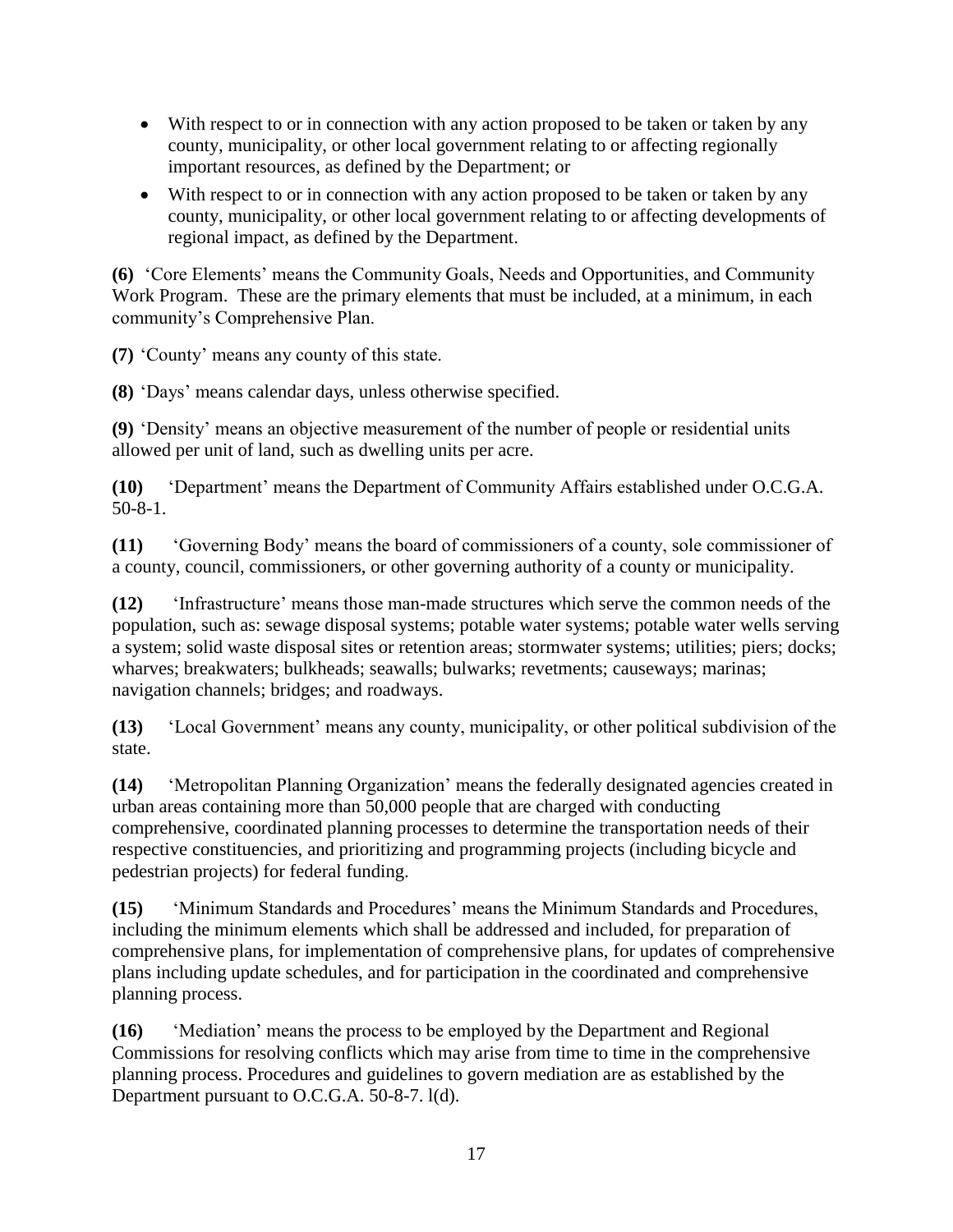**(17)** 'Municipality' means any municipal corporation of the state and any consolidated government of the state.

**(18)** 'Plan' means the comprehensive plan for any county or municipality.

**(19)** 'Plan amendment' means a change to the adopted plan that occurs between plan updates. Amendments of the adopted plan are appropriate when the conditions, policies, etc., on which the plan is based, have significantly changed so as to materially detract from the usefulness of the plan as a guide to local decision making, or when required by the Department as a result of changes to the Minimum Standards and Procedures.

**(20)** 'Plan update' means a more or less complete re-write of the plan, which shall occur approximately every five years, in accordance with the recertification schedule maintained by the Department.

**(21)** 'Planning' means the process of determining actions which state agencies, Regional Commissions, and local governments propose to take.

**(22)** 'Qualified Local Government' means a county or municipality that adopts and maintains a comprehensive plan as defined in these Minimum Standards and Procedures.

**(23)** 'Regional Commission' means a Regional Commission established under O.C.G.A. 50- 8-32.

**(24)** 'Regional Plan' means the comprehensive plan for a region prepared by the Regional Commission in accordance with the standards and procedures established by the Department.

**(25)** 'Rules for Environmental Planning Criteria' means those standards and procedures with respect to natural resources, the environment, and vital areas of the state established and administered by the Department of Natural Resources pursuant to O.C.G.A. 12-2-8, including, but not limited to, criteria for the protection of water supply watersheds, groundwater recharge areas, wetlands, protected mountains and protected river corridors.

**(26)** 'Service Delivery Strategy' means the intergovernmental arrangement among municipal governments, the county government, and other affected entities within the same county for delivery of community services, developed in accordance with the Service Delivery Strategy law. To ensure consistency between the plan and the agreed upon strategy: (1) the services to be provided by the local government, as identified in the plan, cannot exceed those identified in the agreed upon strategy and (2) the service areas identified for individual services that will be provided by the local government must be consistent between the plan and Strategy. As provided in Code Section 36-70-28 (b)(1), Service Delivery Strategies must be reviewed, and revised if necessary, in conjunction with county comprehensive plan updates.

**(27)** 'Supplemental Planning Recommendations' means the supplemental recommendations provided by the Department to assist communities in preparing plans and addressing the Minimum Standards and Procedures. The plan preparers and the community are encouraged to review these recommended best practices where referenced in the Minimum Standards and Procedures and choose those that have applicability or helpfulness to the community and its planning process.